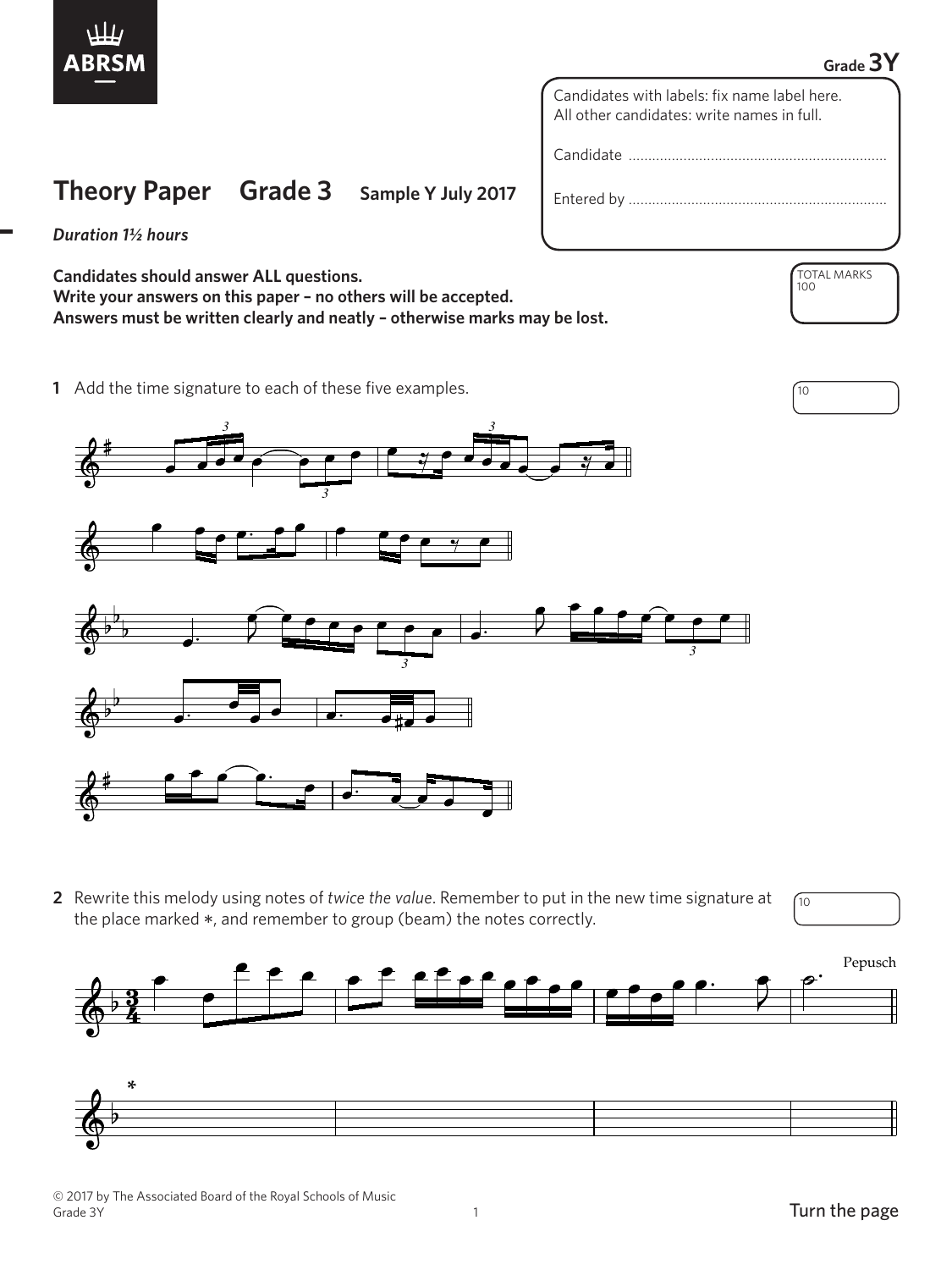3 Above each of these notes write a higher note to form the named harmonic interval. The key is G minor.



 $\int$ 10

 $\gamma$ 

4 Name the key of each of the following scales. Where the key is minor, state whether the scale is  $\sqrt{10}$ in the harmonic or melodic form.



5 Give the letter name of each of these notes. The first answer is given.

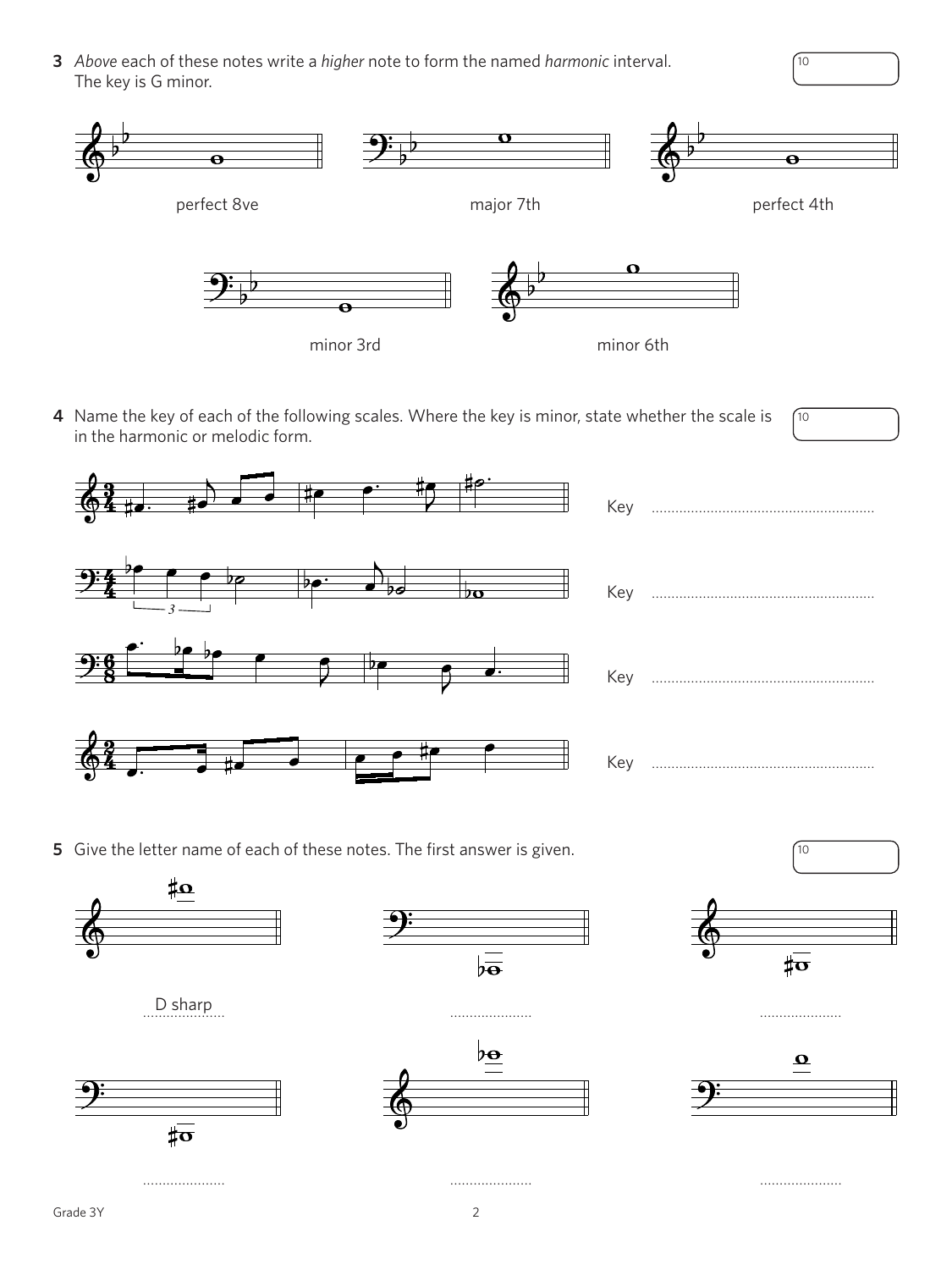**6** Add the correct rest(s) at the places marked  $*$  to make each bar complete.  $\sqrt{10}$ 



orission of Boosey & Hawkes Music Publishers Ltd Reproduced by permission of Boosey & Hawkes Music Publishers Ltd. Reproduced by permission of Boosey & Hawkes Music Publishers Ltd. © Copyright 1959 by Hawkes & Son (London) Ltd

**7** Add the correct clef and key signature to each of these tonic triads.



| <i>subito</i> means:      |             | meno mosso means:         | a tempo means:  |  |
|---------------------------|-------------|---------------------------|-----------------|--|
| suddenly                  | $\mathbf v$ | more movement; quicker    | the end         |  |
| simple, plain             |             | without movement          | held back       |  |
| always                    |             | with movement             | in time         |  |
| sustained                 |             | less movement; slower     | a little        |  |
|                           |             |                           |                 |  |
|                           |             |                           |                 |  |
| ritmico means:            |             | stringendo means:         | leggiero means: |  |
| held back                 |             | gradually getting faster  | graceful        |  |
| rhythmically              |             | gradually getting louder  | light           |  |
| gradually getting slower  |             | gradually getting slower  | loving          |  |
| with some freedom of time |             | gradually getting quieter | smoothly        |  |